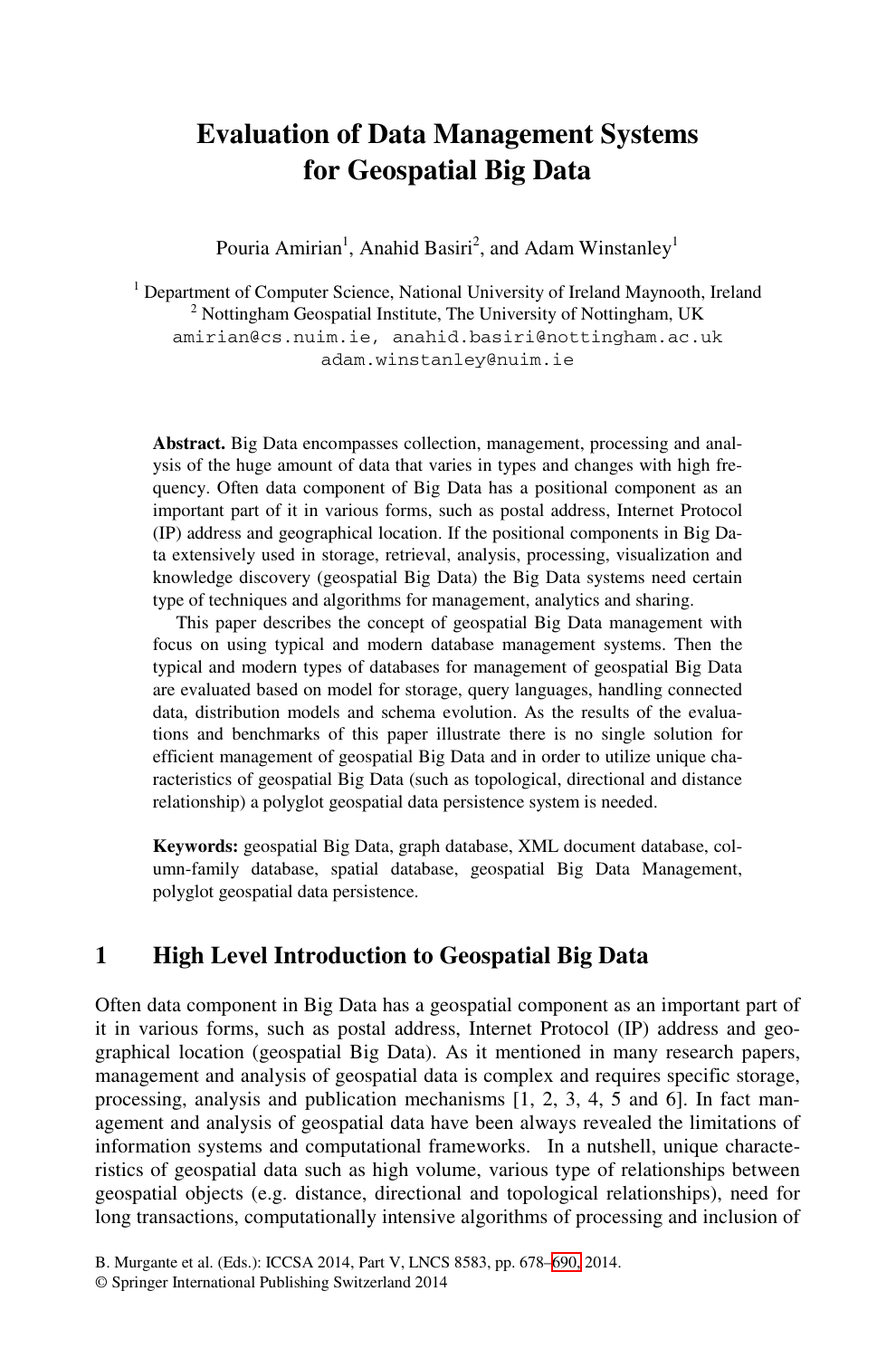time component, makes the management and analysis of geospatial Big Data even more complicated. Some researchers agreed that geospatial data may represent the biggest Big Data challenge of all [7]. If the positional components in Big Data extensively used in storage, retrieval, analysis, processing, visualization and knowledge discovery (geospatial Big Data) the Big Data systems need certain type of technologies, techniques and algorithms for management, analytics and sharing. [8]. Using geospatial Big Data provides unprecedented opportunities for providing improved, more adaptive, more intelligent and cost-effective services in government, private and science and research sectors [9]. In summary management of geospatial data has several challenges in the storage, processing, analysis, visualization and publication areas. This paper focuses on management of geospatial Big Data for standard online sharing and publication.

## **2 Standard Publication of Geospatial Big Data Using Web Services**

Publication of geospatial Big Data in standard manner provides opportunities for executing distributed and collaborative data preparation, data mining and knowledge discovery tasks. Also the ever-increasing access to geospatial data on the Web results in enhanced system efficiency through cost and time reduction in data collection, data preparation and information retrieval. Moreover, such access helps decision-makers to manage their assets better, enables faster responses for time-sensitive decisions, and improves the communication process across diverse agencies. In this regard, geospatial data should be shared and accessed using standard services which are openly published over the Web [10]. In this context, there are generally two approaches for publishing geospatial data in standard manner. The first approach is to use the specifications published and managed by Open Geospatial Consortium (OGC). The mentioned specifications (geospatial services) consist of defined set of request/responses to access geospatial resources [11, 12]. The second approach is to use web services technologies and use the standard messaging and standard interface definition mechanisms. The mentioned standard messaging and standard interface mechanisms are inherent to web services technologies and there is no need to predefine set of request/response in order to exposing geospatial resource over the web [10].

These two approaches are just standard approaches for exposing geospatial resources over the web. There are also other approaches [13] that utilize proprietary and platform-dependant solutions for exposing geospatial resources. This paper focuses on standard approaches. The first approach is standard and well supported in Geospatial Information (GI) community. The second approach belongs to the broader and more dynamic Information Technology (IT) community. As it mentioned before the second approach utilizes web services technologies that consist of several technologies such as XML, XSD, WSDL, SOAP as core technologies. These technologies can be used over the web (HTTP) or any other protocol. At the other hand the first approach (using geospatial services) limited to the web [10]. This is a serious issue in publishing geospatial resources to the users. Although some OGC specification can be defined using core web service technologies, but using core web service technologies for some OGC services is not possible (in standard manner) [14]. As an example Web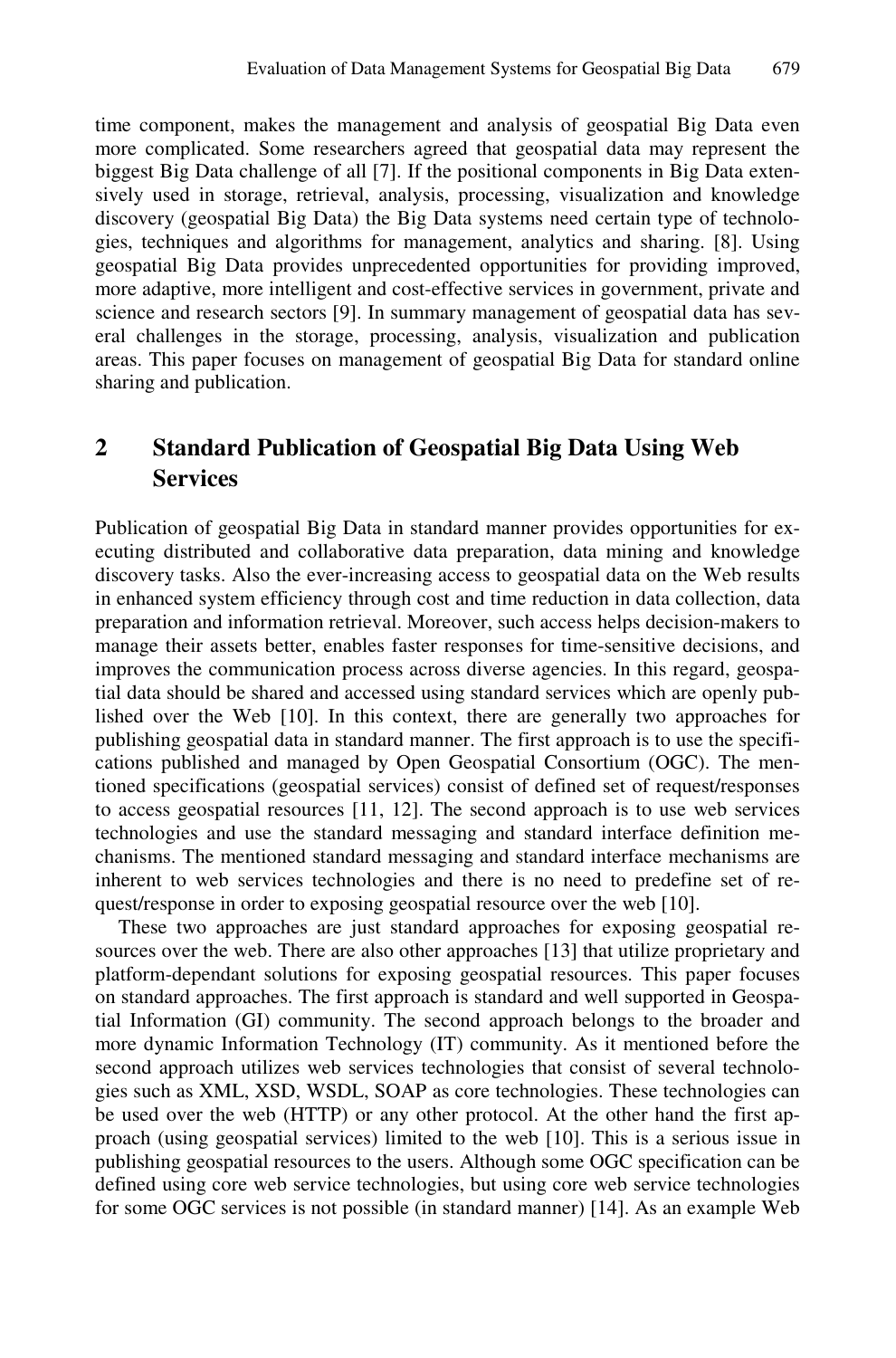Map Service (WMS) specification is the most implemented geospatial service. It creates image of geospatial data (map in OGC terminology) as response to GetMap request over the HTTP. So the WMS service provides sharing of geospatial data at image-level. Since supported data types of web services defined by XSD and there is no native support for binary data in XSD, creating wrapper web service for WMS results in non-standard web service [10, 12, 13, 14 , 15]. The main geospatial service for sharing geospatial data at object level is Web Feature Service (WFS). WFS provides access to geospatial data using GML format which contains both geometrical as well as attribute properties of each geospatial data items [17]. Since GML is a XML grammar, there is no serious difference in using both kinds of services for publication and sharing of geospatial Big Data over the web at the object-level.

Often the huge volume of geospatial data is the reason for the complexity of publication of geospatial Big Data issue. In addition to huge volume of geospatial data, sometimes the velocity and variety components in geospatial Big Data are major reasons for the issue. For example in disaster management and when real-time or nearreal time decision making is critical, it is necessary to access various voluminous geospatial data from different sources (satellite data, surveillance systems and social network data) with high frequency of change. In these situations the velocity of change of data and variety of data sources are as important as the volume of data.

Traditionally Relational Database Management Systems (RDBMS or SQL databases) with spatial extensions (Spatial Databases on top of relational or objectrelational systems) were used as backend system for geospatial services [18]. Nowadays these systems still can be used in many geospatial data-related tasks but the mentioned systems are not efficient enough to handle geospatial Big Data, especially when the volume, velocity and variety of datasets are far beyond the capacity of a single server and the datasets need to be handled in distributed manner. As it illustrated in Figure 1, in a typical system (using the SQL database) there are four layers in the system for publication of geospatial data. In this case geospatial services (such as WFS) just provide access to geospatial data through a service layer for various kinds of clients. All the request and response processing is done in business logic layer. If geospatial datasets were stored in SQL or spatial databases in data layer, the business logic layer must contains a mapping layer. In the case of WFS and if the client requests to get data in GML format (application data model), the business logic layer must retrieve data from databases and then create a GML document.



**Fig. 1.** A typical system for publication of geospatial data with relational or spatial databases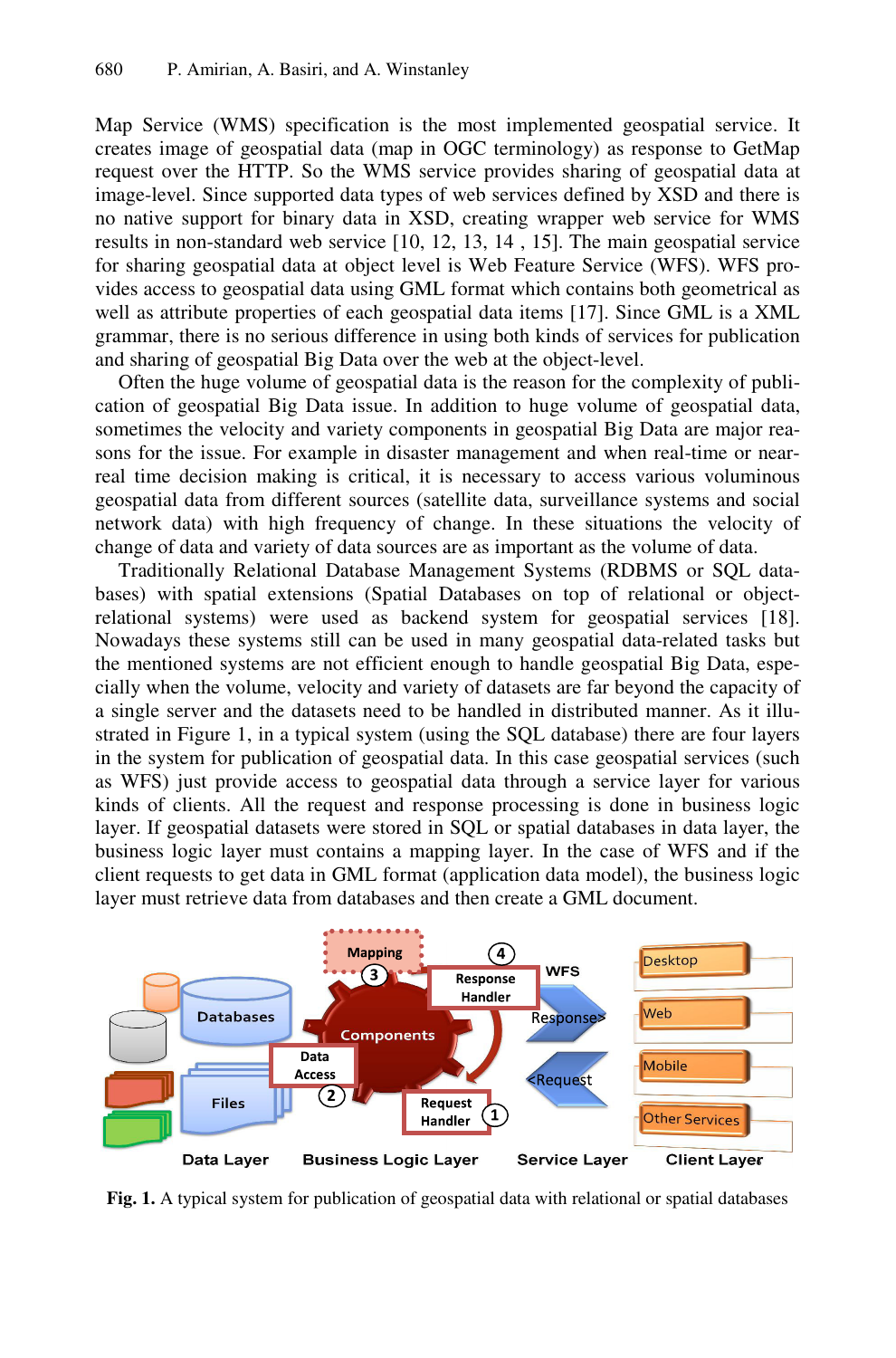The mapping layer has negative effects on scalability, availability and performance of the system. In this case NoSQL databases can provide the required quality of services for standard publication of geospatial Big Data. In a nutshell, since the storage data model and application data model can be the same in NoSQL databases, the mapping layer is not necessary in the system. In addition, NoSQL databases are designed with the idea of distribution of data and processes in cluster of machines which is a major advantage in comparison with relational and object-relational databases [19, 20]. Following sections first explain the major types of NoSQL databases and then provide an evaluation of using a relational (SQL database), a spatial and a NoSQL for handling geospatial Big Data with focus on standard publication.

## **3 SQL and NoSQL Databases**

Relational DBMSs (SQL databases) use tables, columns, keys and Structured Query Language (SQL) to perform all sorts of tasks with data. One of the important facets of SQL databases is the normalization process which ensure about storage of data items in separate tables and only once in whole database. The SQL databases usually are the best solutions when the schema of data is fixed and strong consistency is most needed feature. In other words, SQL databases are ideal solutions to managing structured data such that all users can access to the same set of data in same state at all times (strong consistency). The SQL databases can be effectively used in many common geospatial-related workflows. Since they support transaction and locking features, they provide efficient backend for enterprise GIS systems. Also geospatial data have a fixed schema and in most cases they are not used in isolation. As a result join of two or a few more datasets and connecting data through spatial operations is needed in most GIS workflows. For this reason managing fixed schema geospatial data with limited connectivity and using them in GIS workflows can usually be done effectively through SQL databases.

The SQL databases handle connected data using relationship and they retrieve connected data using joins. So connections between related data tables are stored using primary and foreign keys and join between connected tables are needed when retrieving data. So the related data are stored in SQL databases separately and they can be related using joins. However joins are one of the most computationally expensive processes for SQL databases. In most cases, joins are the bottleneck of SQL databases. In order to avoid many joins (which is needed in handling highly connected data in SQL databases) denormalization process can be used to store data items several times in single large tables. But there are several issues associated with denormalization process especially with providing consistency in large datasets. In addition to issues related to handling highly connected data, some other problems arise when SQL databases need to handle high volume of data and when scalability is needed by adding more servers and technologies to bind them together. When distribution is needed in SQL databases and with more loads on a SQL database, vertical partitioning and denormalization process are needed which results in complexity in providing strong consistency. In summary, to achieve high scalability in SQL databases the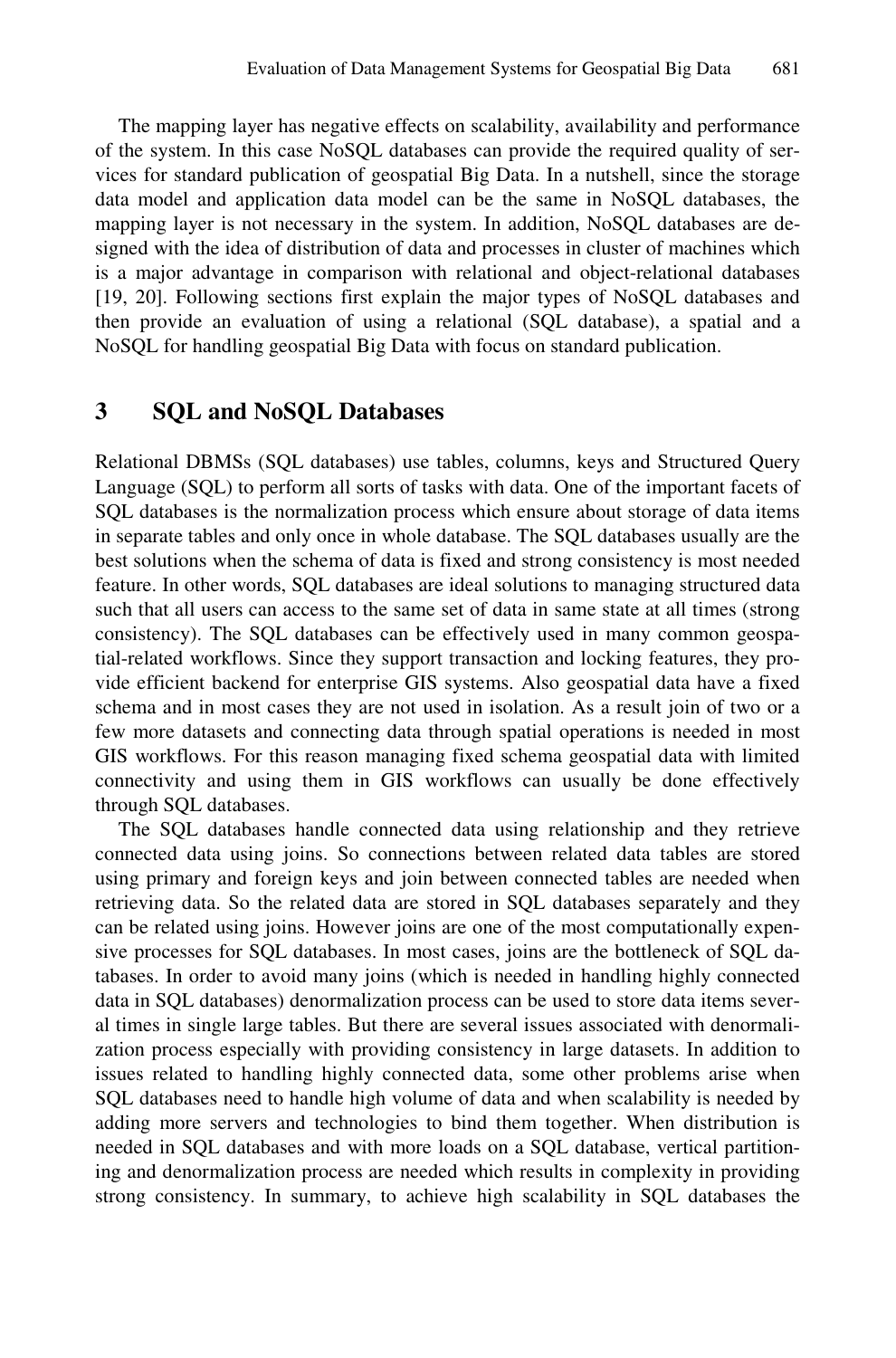normalized relational model of data storage has to be compromised and deviated from relational model.

The NoSQL (Not only SQL) DBMSs are a broad class of DBMSs identified by non-adherence to the SQL (relational) model. There are different types of NoSQL databases, each with distinct set of characteristics but they all can deal with large amounts of (semi-structured and unstructured) data and are able to support a large set of read and write operations and they are designed with scalability and distribution of data in mind. Since they are designed with distribution in mind, there are other alternatives for providing consistency (most notably eventual consistency model). For this reason NoSQL and relational models are not in contrast with each other rather they complement each other. The most widely accepted taxonomy of NoSQL databases are: key-value, document, column-family and graph [19].

The key-value database is the simplest type of NoSQL databases. As the name implies, this type of database stores schema-less data using keys. The key is usually a string and the stored values can be any valid type such as a primitive programming data type (string, integer etc) or a BLOB (Binary Large Object) without any predefined schema. It provides a simple API to access stored data. In most cases, this type of NoSQL database solution provides very little functionality beyond key-value storage. There is no support for relationships [20]. Queries are just limited to accessing values using keys but since there is one request to access the value, the queries are executed very quickly. Transactions are limited to a single key. The database contains no semantic model. Key-value databases can be utilized to store geospatial data but the complexity of geospatial data hinders spatial searches especially for polyline and polygon objects. For this reason, it needs to be spatially indexed for fast data retrieval which, in most cases, gives lower performance than a SQL or spatial database. In summary, key-value data stores are ideal for inserting, deleting and searching huge amount of simple data items using their unique identifiers (keys).

A document database in its simplest form is a key-value database in which the database understands its values [21]. In other words, values inside the database are based on predefined formats such as XML, JSON or BSON. This feature of document databases provides many advantages over key-value databases. Queries in this type of NoSQL databases are quite flexible. Similar to key-value databases, there is no need to adhere to a predefined schema to insert data. There is only limited support for relationships and joins as each document is stand alone. The document databases can be used for managing geospatial data more effectively than key-value databases. Since geospatial data inside the document database can be retrieved using flexible queries, they can be used for storing and managing geospatial data in multiple use cases. In fact many document databases support geospatial data natively or through extensions. Some of them can store geospatial data using GeoJSON format. Some queries such as proximity queries can be efficiently implemented using these document databases [22]. As mentioned before, relationships and joins are not supported the way they are supported in relational databases. The document-oriented nature of this NoSQL database has some major effects on the way that data can be retrieved. For example if the application needs data items from the same collection (documents with same schema) it would be very fast. However whenever the data items are part of different types of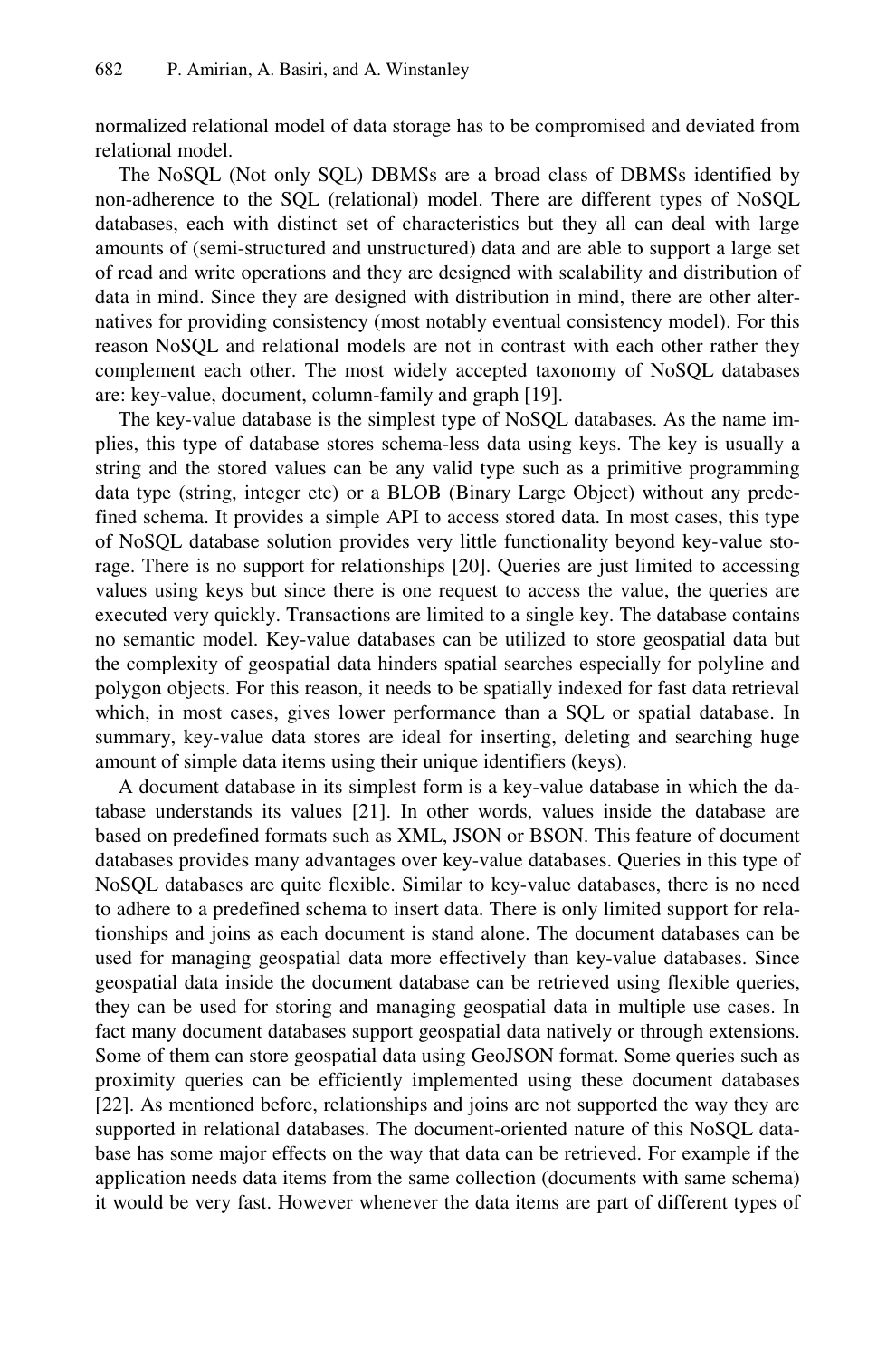documents there is no efficient approach to reduce the number of index-lookups. Special kinds of document database can partially handle relationships efficiently. XML document databases store documents as XML documents. This kind of document databases can be configured to enforce adherence to set of predefined XML schemas. In addition to all the advantages of document databases, XML document databases are able to utilize many XML technologies to provide further functionality. For example, they can use XQuery and XPath to perform various queries and create flexible result sets, they can make use of XPointer to reference other documents thus modeling a relationship and they can use XSD and RelaxNG to enforce schema validation [22]. Geography Markup Language (GML), as a standard mechanism for storing, modeling and exchanging geospatial data [17], is an XML-based grammar and so XML document databases are an ideal choice for managing geospatial data in GML format. Since the storage data model and application data model is XML document in XML document databases, they can be efficiently utilized when the standard publication of geospatial Big Data is needed.

The column-family databases store data in set of columns and distribute data based on columns. The column is the smallest unit of data and it is a triplet that contains a key, value and timestamp [19]. Column-family databases store all values beside the name of the columns and stores null values simply by ignoring the column. Usually, related columns compose a column-family. All the data in a single column family will be stored on the same physical set of files [20]. This feature provides higher performance for search, data retrieval and replication operations. A super column is a column that contains other columns but it cannot contain other super columns [21]. Most column-family databases use a distributed file-system to store data to disk and so provide a horizontally scalable system. In fact column-family databases are designed to run on a large number of machines. Queries in this type of NoSQL databases are limited to keys and in most cases they don't provide a way to query by column or value. By limiting queries to just keys, column-family databases ensure that procedure to find the machine containing actual data is quite fast. There is no join capability and, as in other types of NoSQL databases, there is limited support for transactions. Column-family databases are ideal for storing huge amounts of data when high availability is needed. Similar to document databases, there are many column-family databases which support the management and simple analysis of geospatial data. Any GIS related application which needs heavy data insertion and fast data retrieval with simple queries can efficiently make use of column-family databases. In summary this type of databases doesn't support relationships and in order to handle highly connected data, there is a need for mapping layer to create network structure (which is not efficient).

As the name implies graph databases are based on graph theory and employ nodes, properties and edges as their building blocks. The nodes and edges can have properties. In the graph databases various nodes might have different properties. The graph databases are well suited for data which can be modeled as networks such as road networks, social networks, biological networks and semantic webs. Their main feature is the fact that each node contains a direct pointer to its adjacent node, so no index lookups are necessary for traversing connected data. As a result they can manage huge amount of highly connected data since there is no need for expensive join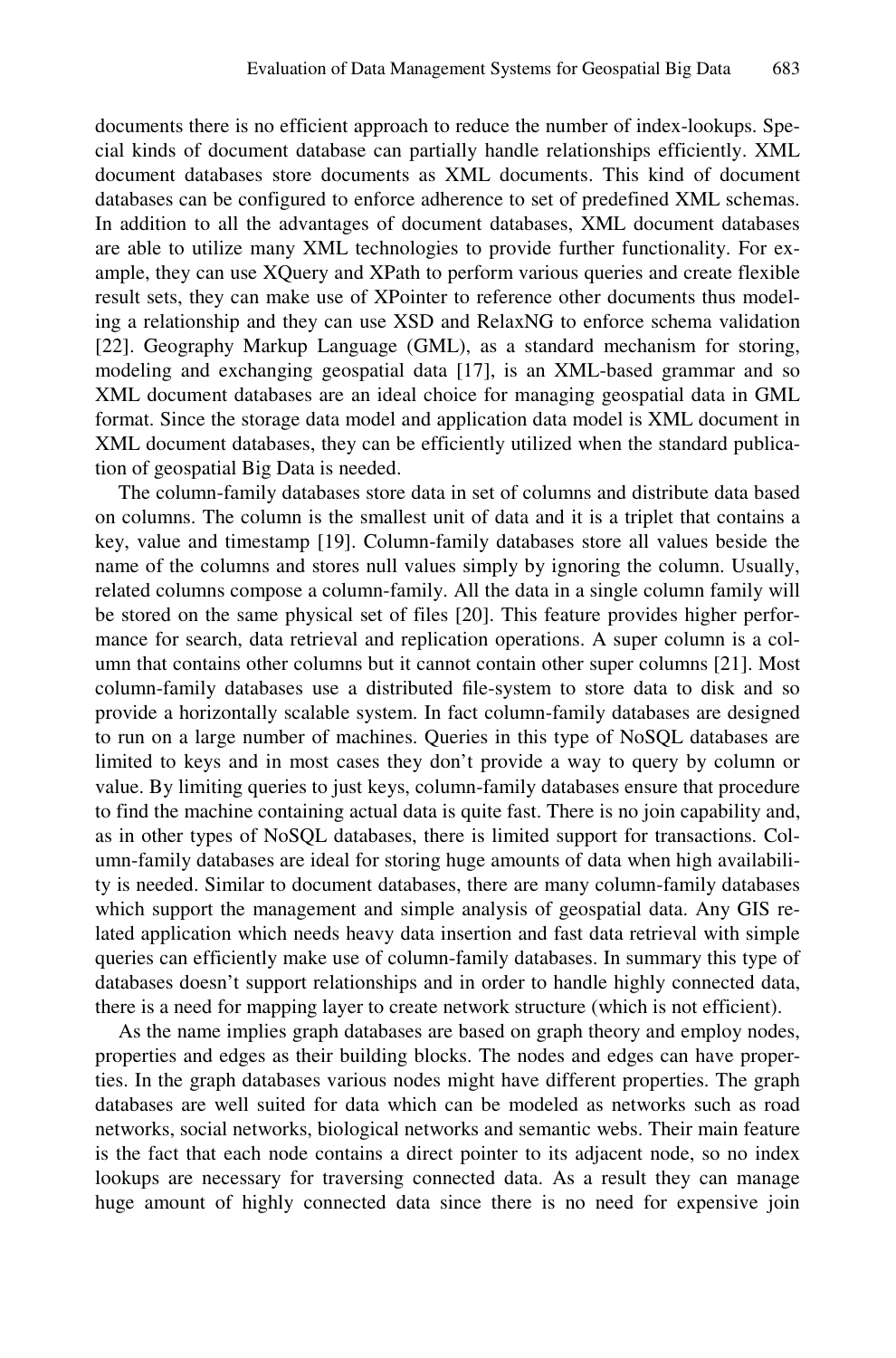operations. Some of graph databases support transactions in the way that relational databases support them. In other words the graph database allows the update of a section of the graph in an isolated environment, hiding changes from other processes until the transaction is committed. Geospatial data can be modeled as graphs. Since graph databases support topology natively, topological relationship (especially connectivity) between geospatial data can be easily managed by this type of NoSQL databases [8]. In most GIS workflows, topological relationships play a major role. In addition since each edge in graph database can have different set of properties, they provide flexibility in traversal of network based on various properties. For example it is possible to combine time, distance, number of points of interest and user preferences in finding best path and the mentioned path would be unique for each user. In summary the storage model of graph databases is a graph and there is a need for mapping layer whenever other data structure is needed in application layer.

## **4 Implementation and Benchmarks**

In order to find the best database model for standard publication of Big Data three systems were implemented based on the architecture illustrated in figure 1. Three different models of databases are used in the mentioned systems: relational (SQL), spatial and XML document. Since the evaluation is for database models rather than specific product, for consistency of the benchmark in this research Microsoft SQL Server 2012 (MS SQL Server) is used in three different models. The MS SQL Server is a relational DBMS (SQL database) with built-in support for spatial data using geography and geometry data types. In addition to spatial data types it has several advanced features that make MS SQL Server a capable spatial database (such as support for various spatial reference systems, diverse spatial indexing, implementation of OGC simple features specification and spatial topology handling based on 9 intersection model. Also the MS SQL Server has a native XML support through XML data type, XML indexing, support for XQuery and XPath and query optimization for XML queries. In other words, MS SQL Server is a spatial and XML document database on top of relational engine.

For the evaluation purpose, four geospatial datasets containing polygon features are created. The mentioned datasets contain hundred thousand (100k), one million (1m), ten million (10m) and a hundred million (100 m) polygon features. Each polygon feature has at least three points (three vertices) and at most 2000 vertices. In addition each polygon has at least one part and at most five parts (multi-part polygon). The EPSG 4326 was used as the spatial reference system to store coordinates of vertices.

Microsoft C# programming language was used for implementing business and service layer as well as client layer. The client application was a simple application for calling the WFS service to retrieve geospatial data based on several predefined queries. The mentioned application also utilized several profilers to record the metrics for the performance and scalability benchmarks.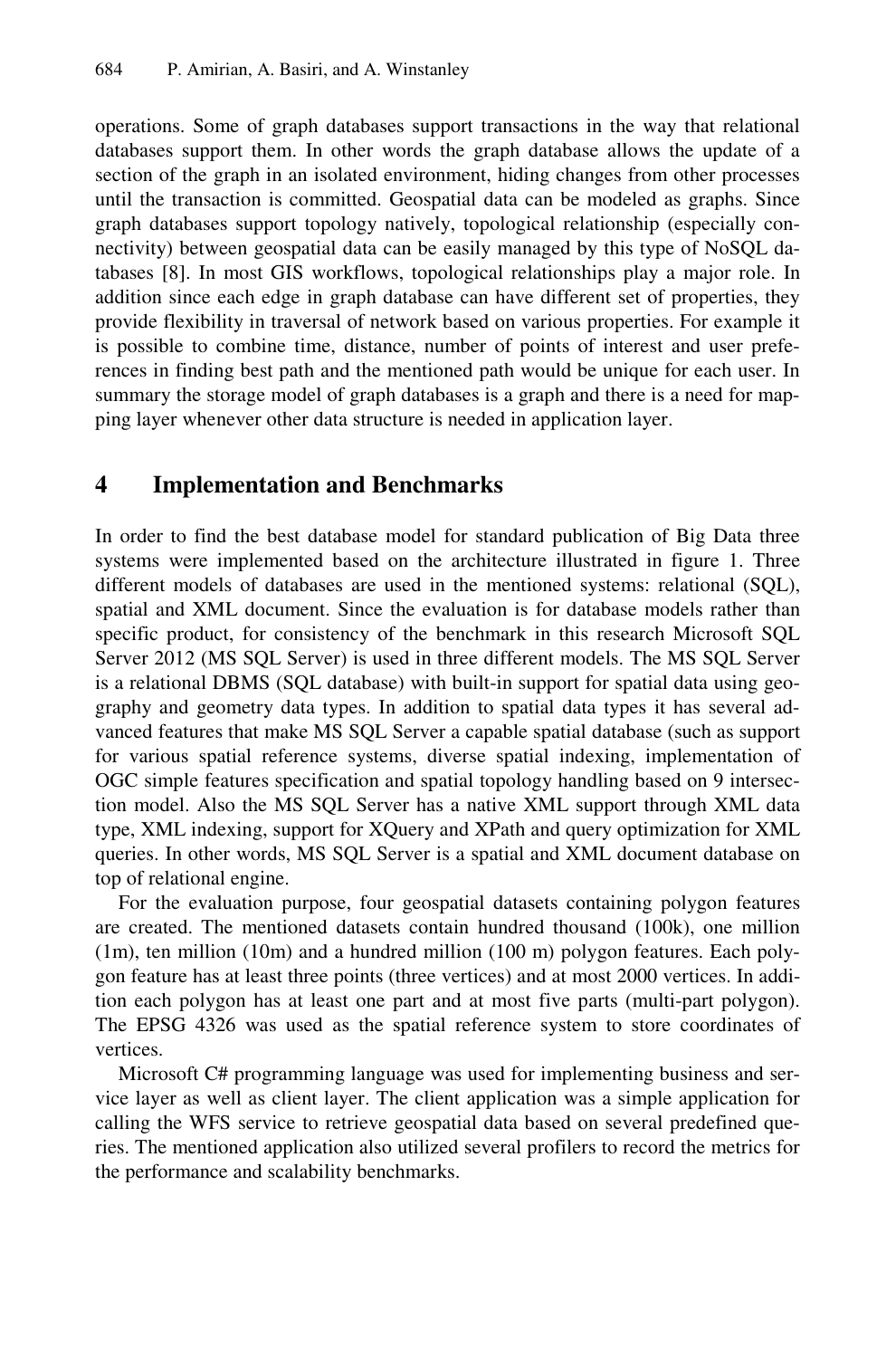#### **4.1 Storage**

Storage of polygon features (and multi-part polygon features) requires at least four tables in relational model. Figure 2, illustrates the conceptual model for the mentioned four tables using a ER diagram.



**Fig. 2.** Conceptual model of SQL Database for storing polygon features (in ERD)

A polygon in spatial database is defined using at least one closed ring. So there is one table for a polygon dataset. For XML document database, there is one GML document fragment per polygon (even multipart polygon), so there is one collection of documents for each polygon dataset.

### **4.2 Query Language and Retrieval**

For relational and spatial databases the SQL language is utilized as the query language. As it mentioned before there are at least four tables for polygon features. As a result in order to retrieve data of a polygon three joins are needed. Since spatial database of this research implements the OGC Simple Features specification, all the spatial operators and methods are available as extension to standard SQL. There is no need for joins in spatial database since the polygon features are stored in a single table. The XML document database uses a XML-specific query language (XQuery) in order to retrieve geospatial data. In order to retrieve polygon features, there is no need for joins since the polygon features are stored as documents in a single collection.

### **4.3 Handling Attribute Relationships**

Attribute relationships are non-spatial relationships (for example ownership relationship between an owner and a land). In relational and spatial databases this kind of relationship can be defined using primary and foreign keys. In order to retrieve related data in the mentioned databases, joins are needed. In XML document databases the attribute relationship can be defined by XPointer and for traversing between different document fragments XLink can be used. A link to one or more related documents can be found in the origin document fragment in XML document databases.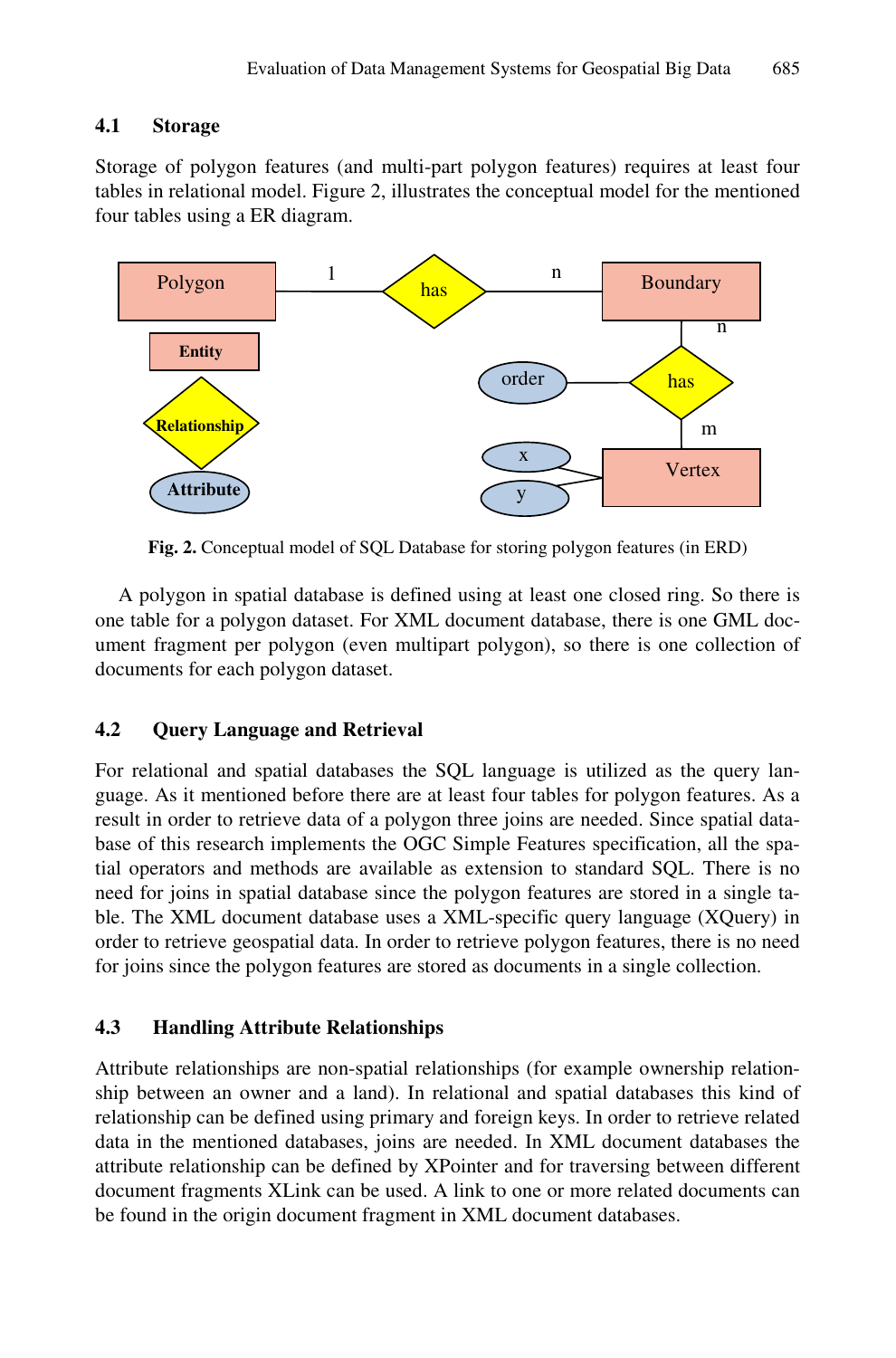#### **4.4 Topological Relationships**

There is no support for evaluating topological relationships between geospatial data in SQL and XML document databases in MS SQL Server. Implementing methods for evaluating topological relationships or methods for simple analysis of geospatial data is similar in both XML document database and relational database. In order to implement the mentioned methods some in-memory data structures must be created. Since the data about single polygon are stored in just one collection, implementing such methods would be more efficient in XML document database than the relational database. In contrast, the built-in spatial extension of MS SQL Server implements all the methods for evaluating topological relationships and simple analysis outlined in OGC simple features.

#### **4.5 Distribution**

As data volume increase, it becomes more difficult and expensive to scale up (or vertical scalability; use a more expensive and bigger server to run the database on). A more efficient approach is scale out (or horizontal scalability; use of a cluster of servers to run a database). In general NoSQL databases are designed and implemented with focus on horizontal scalability and high volume of data. Depending on the distribution model, database can handle larger quantities of data and process a greater read and write traffic or more availability in the face of network slowdowns or breakages [19]. Usually there are two approaches for data distribution; replication and sharding. With replication copies of same data are stored on multiple nodes. So each bit of data can be found in multiple places [23]. In contrast, sharding puts different data on different nodes so each server acts as the single source for subset of data [20].

In the case of geospatial Big Data in most cases a combination of sharding and replication provides the highest availability, scalability and performance. Sharding in NoSQL database are easier since the natural unit of distribution is often the same as the unit of storage. In XML document database, distribution can be done based on the XML fragments. In other words, different XML fragments (storage unit) can be distributed on different nodes. In contrast sharding in SQL databases are not as straightforward as for the NoSQL database. The natural unit of distribution for geospatial Big Data is a geospatial feature. But data of a geospatial feature in SQL databases is spread over multiple tables which makes the distribution complex. For spatial database, the sharding is much easier than the SQL database but still is complicated in comparison with NoSQL database. It is possible to use replication for three models. But as it mentioned before, using different tables for single geospatial feature makes replication hard and complex for SQL database.

#### **4.6 Schema Definition and Evolution**

Schema definition for SQL and Spatial database is done using SQL language commands for creating tables, columns and indexes. For XML document databases the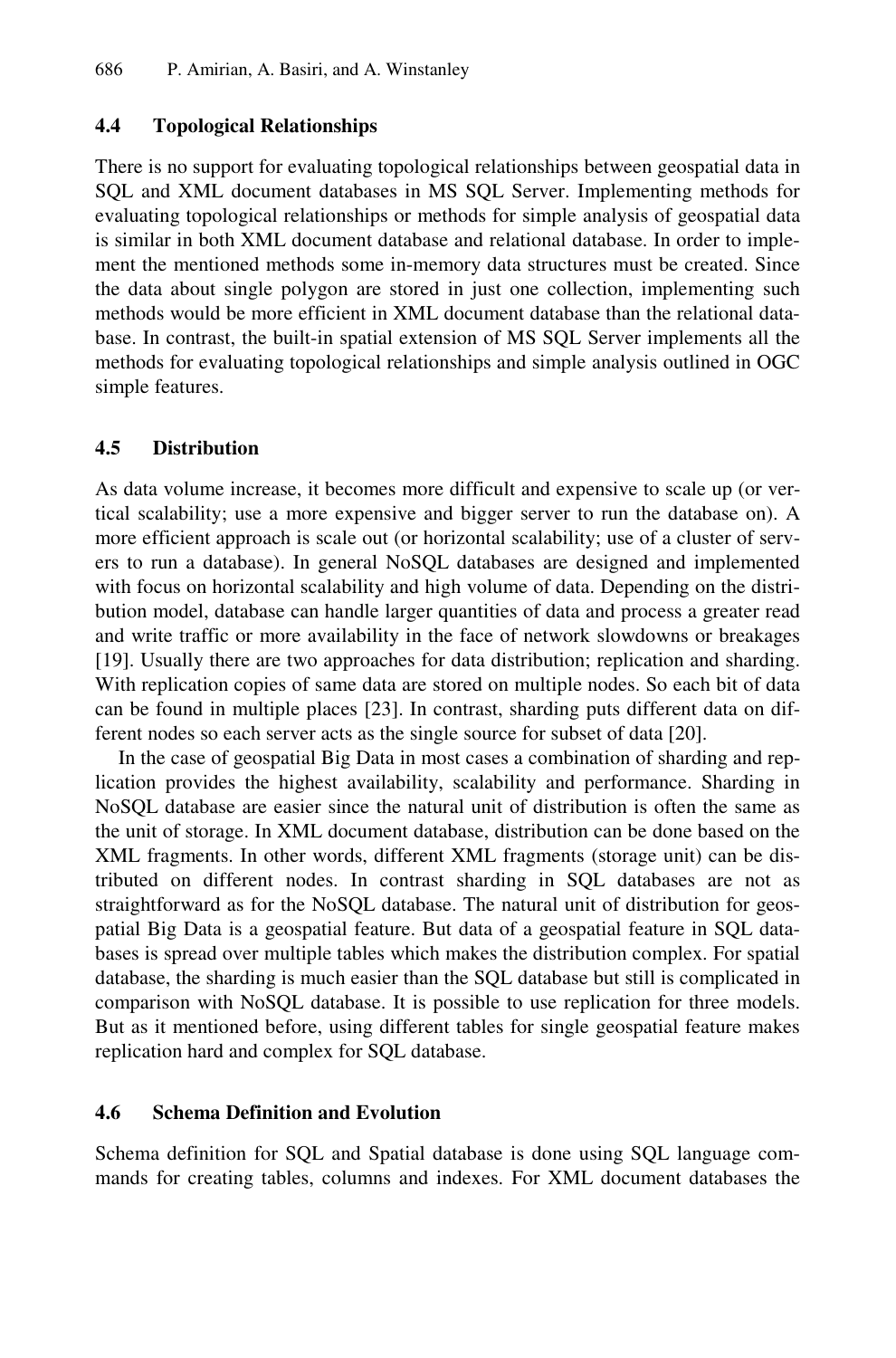XSD can be used for defining the schema of XML document. Both SQL and XSD support various data types. The schema change or evolution during the life cycle of application development is common and complex practice for databases. It is true that all NoSQL databases are schemaless (or schema-free) but in order to use the data inside NoSQL databases there is an implicit schema in the applications that use NoSQL databases. Table 1 summarizes the comparison between SQL, Spatial and NoSQL databases for handling geospatial Big Data.

| Item                                                   | <b>SQL</b> database                             | <b>Spatial database</b>                                              | XML<br>document<br><b>NoSQL</b><br>database        |
|--------------------------------------------------------|-------------------------------------------------|----------------------------------------------------------------------|----------------------------------------------------|
| Logical<br><b>Storage</b><br>unit                      | Row                                             | Geospatial feature                                                   | <b>GML</b> fragment                                |
| <b>Logical Storage of</b><br>a geospatial data-<br>set | Multiple tables                                 | Single table                                                         | Single collection                                  |
| <b>Ouery</b><br>Language<br>and Retrieval              | SQL language                                    | Extended SQL language with<br>OGC Simple Features Speci-<br>fication | <b>XOuery</b>                                      |
| <b>Attribute</b><br>Rela-<br>tionships                 | Primary and For-<br>eign key and Joins          | Primary and Foreign key and<br>Joins                                 | <b>XLink and XPointer</b>                          |
| <b>Topological</b><br>Rela-<br>tionships               | No Native Support<br>/Requires mapping<br>layer | Extended SOL with OGC<br><b>Simple Features</b><br>Specification     | No Native Support<br>/Requires<br>mapping<br>layer |
| <b>Distribution</b>                                    | Hard Replication<br>Hard Sharding               | Easier than SQL<br>database<br>Easier than SQL database              | Easy Replication<br><b>Easy Sharding</b>           |
| <b>Schema Definition</b><br>and Evolution              | <b>SQL</b> language                             | <b>SQL</b> language                                                  | <b>XSD</b> language                                |

| Table 1. Various characteristics of three different approaches for geospatial Big Data storage |  |
|------------------------------------------------------------------------------------------------|--|
|------------------------------------------------------------------------------------------------|--|

### **4.7 Performance and Scalability Evaluations**

In order to perform performance and scalability benchmarks, the mentioned three databases were filled with polygon datasets which include vast amount of features from 100,000 to 100,000,000 multi-part polygons. For performance tests, the response time was used as the metric. Figure 3 and 4, illustrate the results of the performance tests for single feature retrieval and feature retrieval using range queries respectively.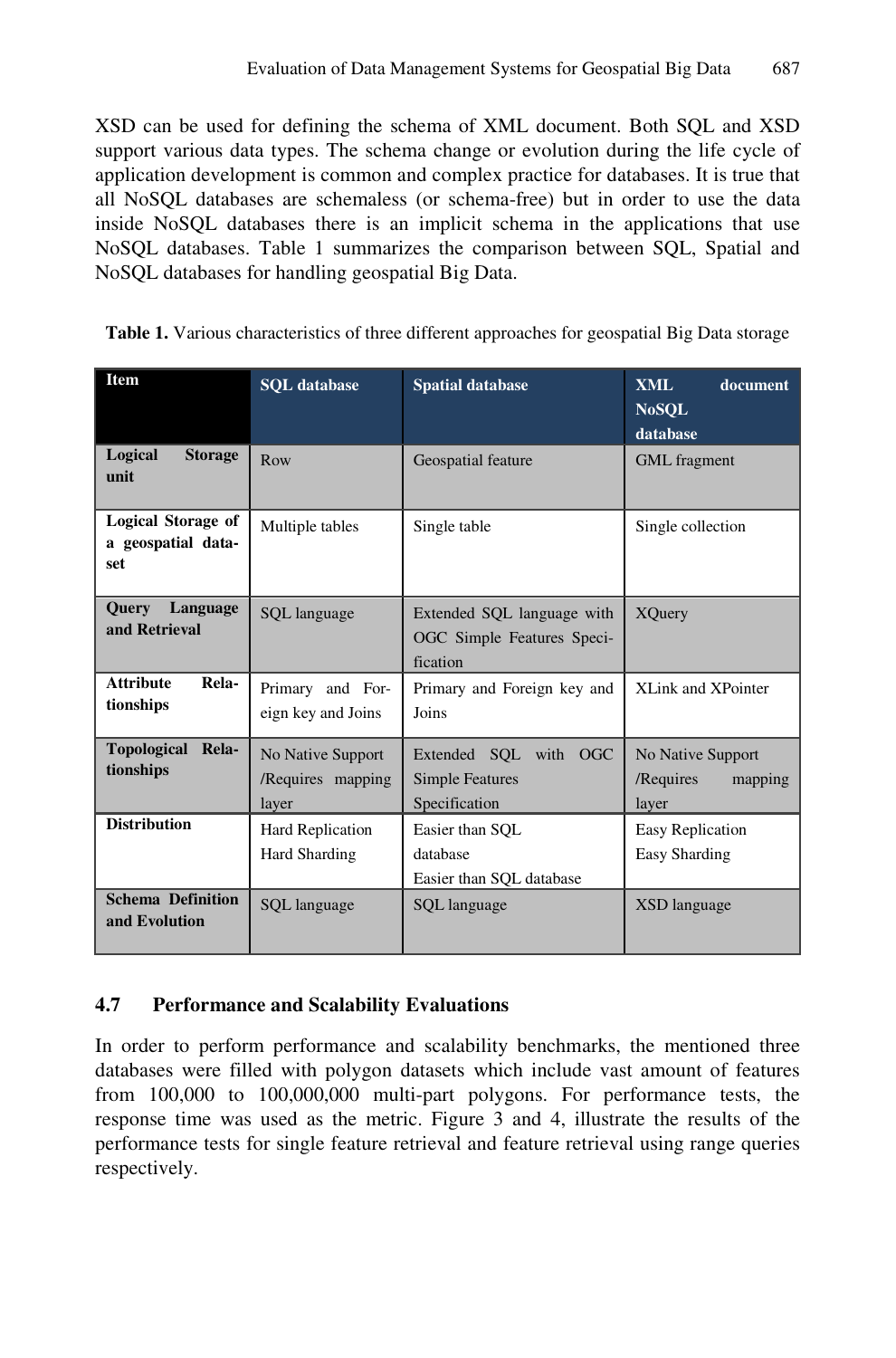

**Fig. 3.** Performance test for retrieval of single geospatial feature (lowest is the best)



Fig. 4. Performance test for retrieval of group of geospatial features using various range queries (lowest is the best)



Fig. 5. Result of the scalability test (highest is the best)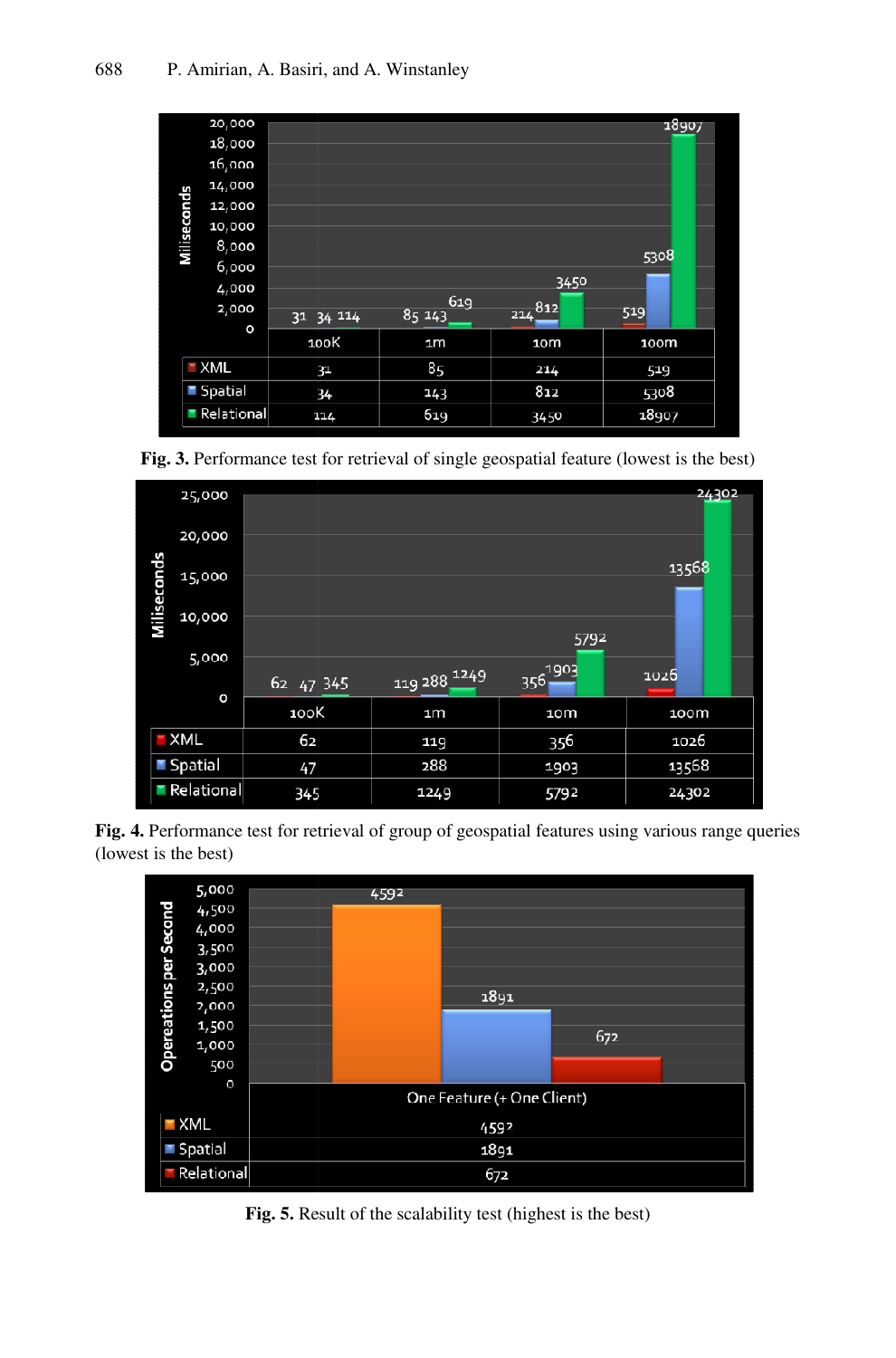In order to perform scalability benchmark, operation per second was utilized as metric. Figure 5 illustrates the result of the scalability test.

The results of tests proved that XML document database (NoSQL) provides better performance and scalability for standard publication of geospatial Big Data for some specific queries.

### **5 Conclusion**

Geospatial data have specific characteristics that often reveal the limitation of computing systems. The storage and analysis of geospatial Big Data (high volume of high frequency of change geospatial data from various data sources) is challenging and complex and needs horizontal scalability and various models for consistency, data access and distribution. As the evaluations and benchmarks of this paper illustrate, the NoSQL databases provide several qualities needed for efficient analysis and management of geospatial Big Data. But this doesn't mean relational (SQL) or spatial databases don't have any place in geospatial Big Data landscape. The authors of this paper believe that polyglot geospatial data persistence approach is efficient model for geospatial Big Data handling. In other words using various database models for different tasks in a single system (polyglot data persistence).

## **References**

- 1. Taniar, D., Rahayu, W.: A taxonomy for nearest neighbour queries in spatial databases. Journal of Computer and System Sciences 79(7), 1017–1039 (2013)
- 2. Amirian, P., Basiri, A., Alesheikh, A.: Interoperable exchange and share of urban services data through geospatial services and XML database. In: Complex, Intelligent and Software Intensive Systems, CISIS (2010)
- 3. Mahboubi, H., Bimonte, S., Deffuant, G., Chanet, J., Pinet, F.: Semi-Automatic Design of Spatial Data Cubes from Simulation Model Results. IJDWM 9(1), 70–95 (2013)
- 4. Basiri, A., Amirian, P., Winstanley, A.: The USE of Quick Response (QR) Code in Landmark-Based Pedestrian Navigation. International Journal of Navigation and Observation (2014)
- 5. Yildizli, C., Pedersen, T., Saygin, Y., Savas, E., Levi, A.: Distributed Privacy Preserving Clustering via Homomorphic Secret Sharing and Its Application to (Vertically) Partitioned Spatio-Temporal Data. IJDWM 7(1), 46–66 (2011)
- 6. Safar, M., Ebrahimi, D., Taniar, D.: Voronoi-based reverse nearest neighbor query processing on spatial networks. Multimedia Systems 15(5), 295–308 (2009)
- 7. Minelli, M., Chambers, M., Dhiraj, A.: Big Data, Big Analytics: Emerging Business Intelligence and Analytic Trends for Today's Businesses. Wiley (2013)
- 8. Amirian, P., Basiri, A., Winstanley, A.: Efficient Online Sharing of Geospatial Big Data Using NoSQL XML Databases. In Proceedings of IEEE Fourth International Conference on Computing for Geospatial Research and Application (COM. Geo) (2013)
- 9. Amirian, P., Basiri, A., Winstanley, A.: Implementing Geospatial Web Services Using Service Oriented Architecture and NoSQL Solutions. In: The Third International Conference on Digital Information and Communication Technology and its Applications (2013)